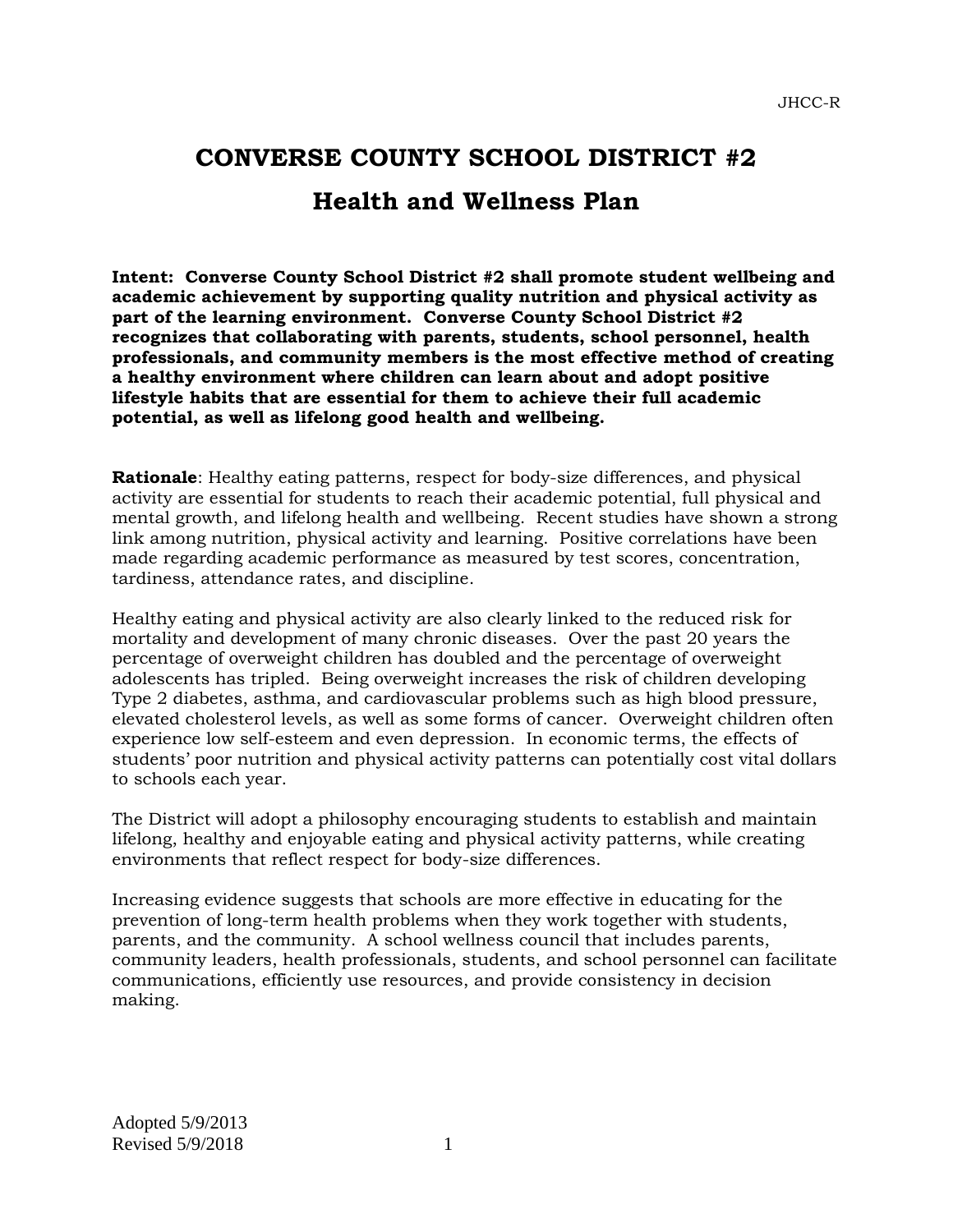#### **Component 1 – Nutrition Education:**

Students in Converse County School District #2 will receive behavior focused nutrition education that meets or exceeds state and district health education curriculum standards and that is interactive and teaches the knowledge, attitudes, skills, and behaviors students need to adopt healthy and enjoyable eating habits that last a lifetime

- o The Food Service Director will provide on-going professional training for foodservice staff and teachers in the area of nutrition that includes instructional strategies that promote healthy eating patterns.
- o Staff providing nutrition education will not advocate dieting behaviors or any specific eating regiment to students, other staff members, or parents.
- o The district will build awareness among the staff, parents, and community concerning the importance of nutrition, physical activity and body-size acceptance to academic success and lifelong wellness and encourage them to be role models for these behaviors.

## **Component 2 – Physical Activity:**

Students in grades K-10 will receive physical education that actively engages all youth regardless of skill level and teaches the knowledge, attitudes, skills and behaviors that students need to adapt and enjoy a physically active lifestyle. Students in grades 11 and 12 have the opportunity take physical education if desired.

- o State and district physical education curriculum standards and guidelines will be met or exceeded.
- o The District will provide ongoing professional training and development for staff in the area of physical activity.
- o Physical activity opportunities will focus on individual activities in addition to competitive and non-competitive team sports.
- o The District will work to support the community in its effort to coordinate and enhance opportunities available to students for after school physical activities.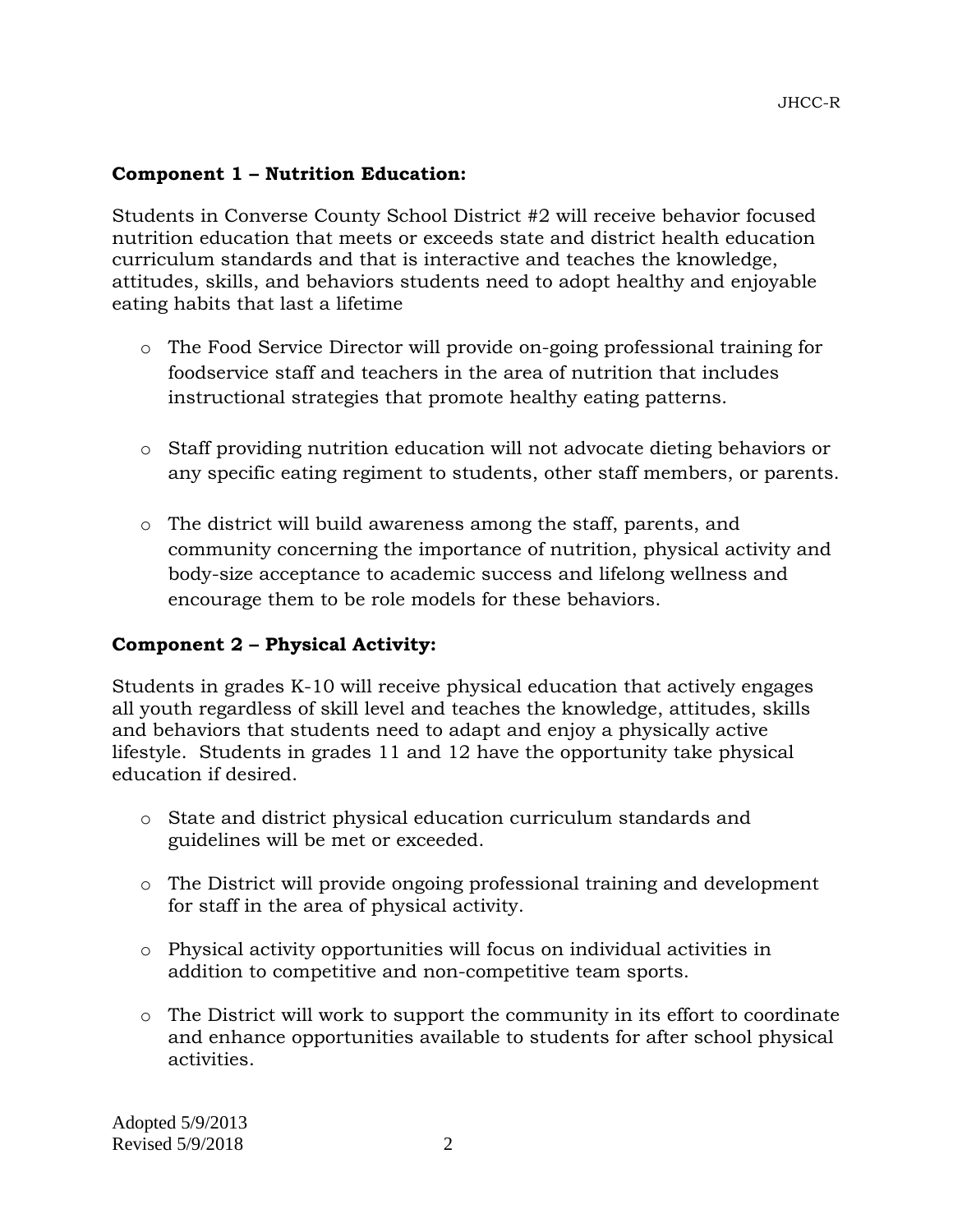o The District will ensure that adequate spaces, facilities, equipment, supplies and operational budgets are available to achieve the objectives of the physical education program.

#### **Component 3 – Nutrition Standards for All Foods Available on Each School Campus during the School Day:**

- o Students' lifelong eating habits are greatly influenced by the types of food and beverages available. Converse County School District #2 is committed to making healthy options available to students for food and beverages sold outside of the school lunch program.
- o School lunch and breakfast programs will meet the USDA requirements for Federal School Meal Programs.
- o The District will continue to support the K-12 breakfast program.
- o All schools shall provide information on the nutritional content of foods vended during the school day, if requested.
- o The District shall use the Dietary Guidelines for Americans and the USDA **All Foods Sold in Schools standards (**Smart Snacks in Schools requirements) [\(http://www.cnpp.usda.gov/DietaryGuidelines.htm\)](http://www.cnpp.usda.gov/DietaryGuidelines.htm) when reviewing the foods and beverages being sold to students by the district during the school day (midnight until half hour after the last bell) through:
	- Vending Machines
	- A la carte
	- Snacks
	- Fundraisers
	- Student stores
- o All schools shall provide a copy of the wellness policy, if requested.
- o The District will prohibit the distribution and service of food items, including treats, prepared in individual homes. Foods for classroom parties, birthday celebrations, or any occasion must be purchased from a source that is subject to state food inspection regulations. All food to be shared with other students must be commercially prepared, prepackaged, unopened, and, when possible, individually wrapped. This action is taken in order to protect food safety and prevent the spread of germs and disease.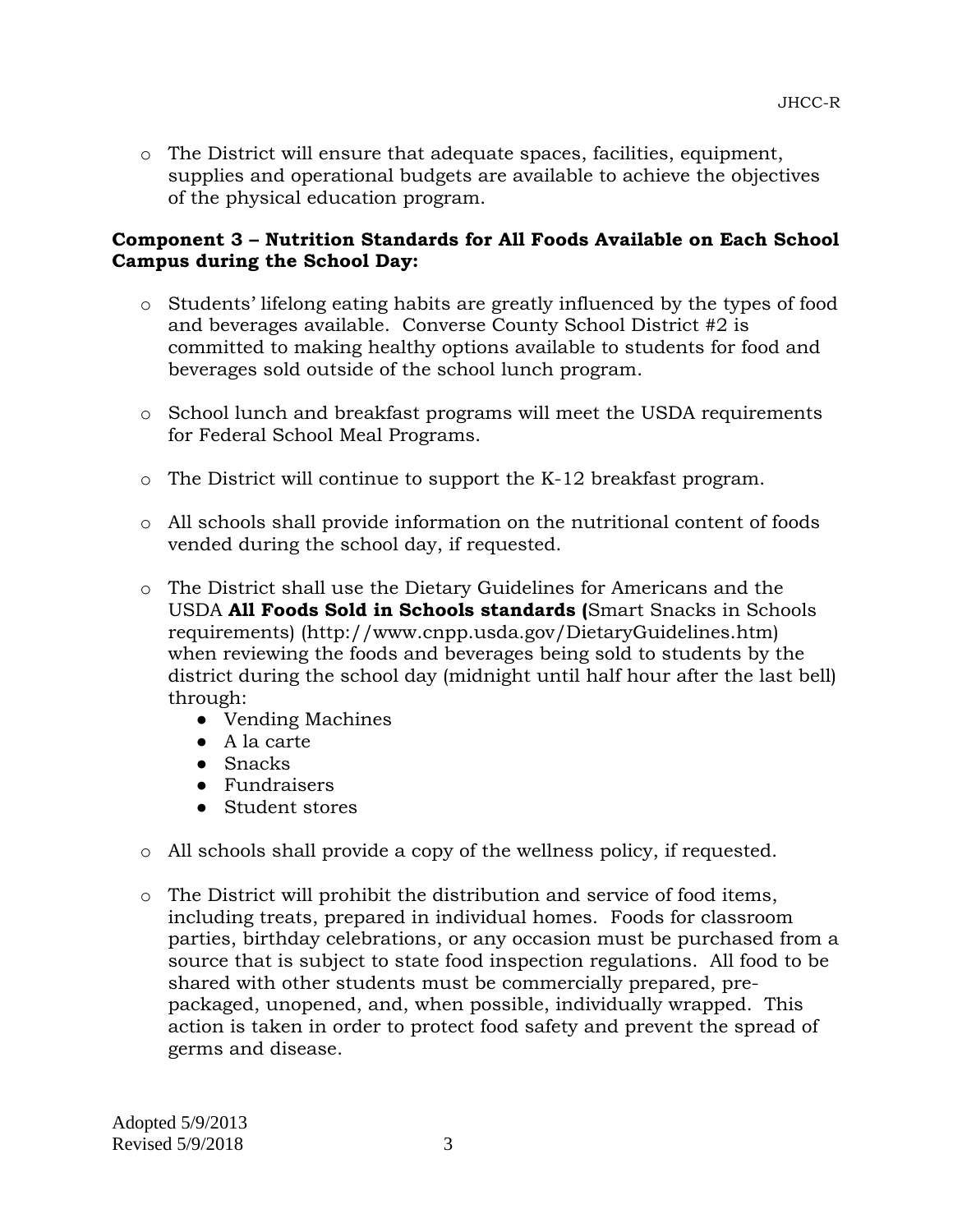### **Component 4 – Other School-Based Activities Designed to Promote Student Wellness Goals:**

- o The district will promote healthy eating and enjoyable physical activity using tools such as posters, special promotions, media events, newsletters, and health fairs throughout the school year.
- o Teachers are discouraged from giving food as a reward or denying food or recess as a punishment.
- o The district has been working with the insurance program to increase the wellness of staff. This leads to less absences, more productivity, and healthier outlook on life. With staff setting an example of living a healthier life style it will encourage the students to do the same.
- o Safe drinking water shall be available throughout the day and convenient access to hand washing facilities.
- o Staff will maintain a safe, clean, and pleasant eating environment.
- o There will be adequate time for eating, relaxing and socializing with adequate space to eat with a minimum amount of time waiting in line.